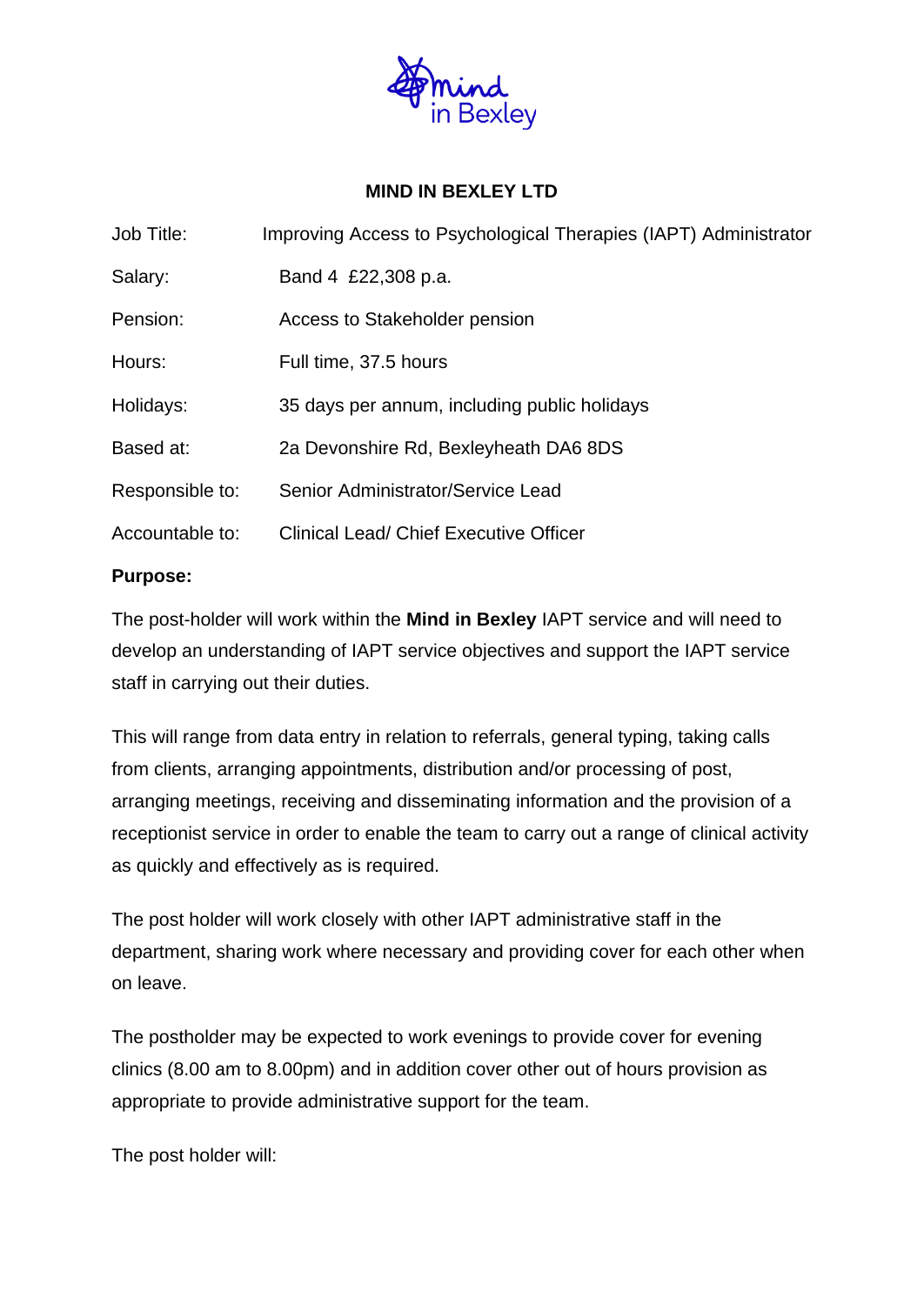- Work within the **Mind in Bexley** Service which is commissioned by Bexley Clinical Commissioning Group and delivered by Mind in Bexley Ltd.
- Work with adults from varying cultural backgrounds, be committed to equality of access and demonstrate an understanding of diversity.

#### **Main Responsibilities:**

The overall service provides a clinical, employment and social support package for clients experiencing mental health difficulties and for whom interventions of up to and including step 3 are appropriate. This is an outline of the postholder's duties and responsibilities. It is not intended as an exhaustive list and may change from time to time in order to meet the changing needs of the IAPT service.

The post holder will:

- Deal with telephone calls, correspondence and direct contacts with clients and other internal or external agencies in an appropriate and professional manner, using judgement and discretion where necessary and to refer complex matters or matters relating to clinical risk to relevant senior members of staff in a timely manner.
- Process client referrals received in accordance with service policies and procedures.
- Book client initial assessment appointments.
- Arrange meetings and training events for the team as and when required.
- Act as secretary at meetings if required, taking and distributing minutes as appropriate.
- Understand health and safety regulation and assist in maintaining a safe environment for clients and visitors to the department in accordance with fire, health and safety procedures.
- Should be aware that IAPT produces confidential information relating to clients. All employees have a responsibility for ensuring the security of information and to comply with the Data Protection Acts, Access to Health Records and Computer Misuse Act. Disclosure of personal, medical, commercial information, systems passwords or other confidential information to any unauthorised person or persons will be considered as gross misconduct and may lead to disciplinary action which may include dismissal.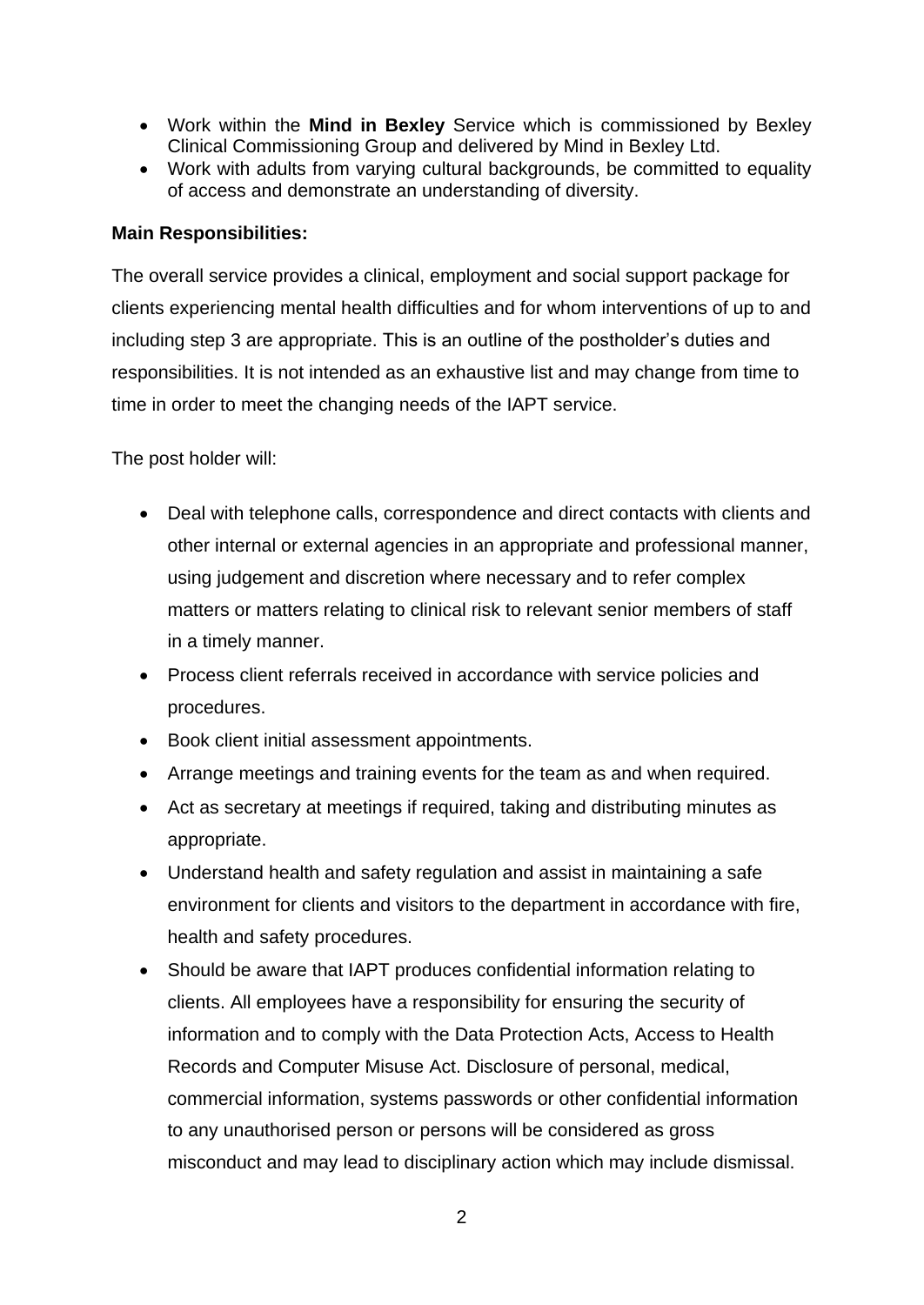- Arrange interpreter services (to include BSL and other)
- Monitor and respond to all enquiries received via email, post or voicemail where required.
- Meet weekly service targets and deadlines as provided by your line manager.
- Ensure clients are communicated with at the earliest opportunity regarding any changes to appointments due to staff absence.

## **Information and Resources:**

The service will be utilising the IAPTus database programme in order to provide the required Key Performance Indicators to the Department of Health as well as other internal recording systems that are vital for the delivery of a fully integrated person centred IAPT service. The post holder will be responsible for:

- Ensuring they become conversant with all aspects of the IAPTus system.
- Ensuring that IAPTus is regularly updated with client information to ensure that accurate data can be generated for reporting purposes.
- Maintaining all client file systems in an accurate, timely and appropriate manner in accordance with service managers instructions and service procedures.

#### **General:**

The post holder will be expected to:

- Take responsibility for own health and safety and the health of safety of colleagues, clients and the general public.
- Take responsibility for ensuring that legal obligations regarding information which is processed for clients is kept accurate, confidential, secure and in line with the Data Protection Act (1998) and Security and Confidentiality Policies.
- To undertake other such duties consistent with the post, as jointly agreed between the post holder and Mind in Bexley's Chief Executive.
- To contribute to the ongoing development of the service and to best practice.
- To at all times deliver the service in line with and adhere to Mind in Bexley's Policies and Procedures.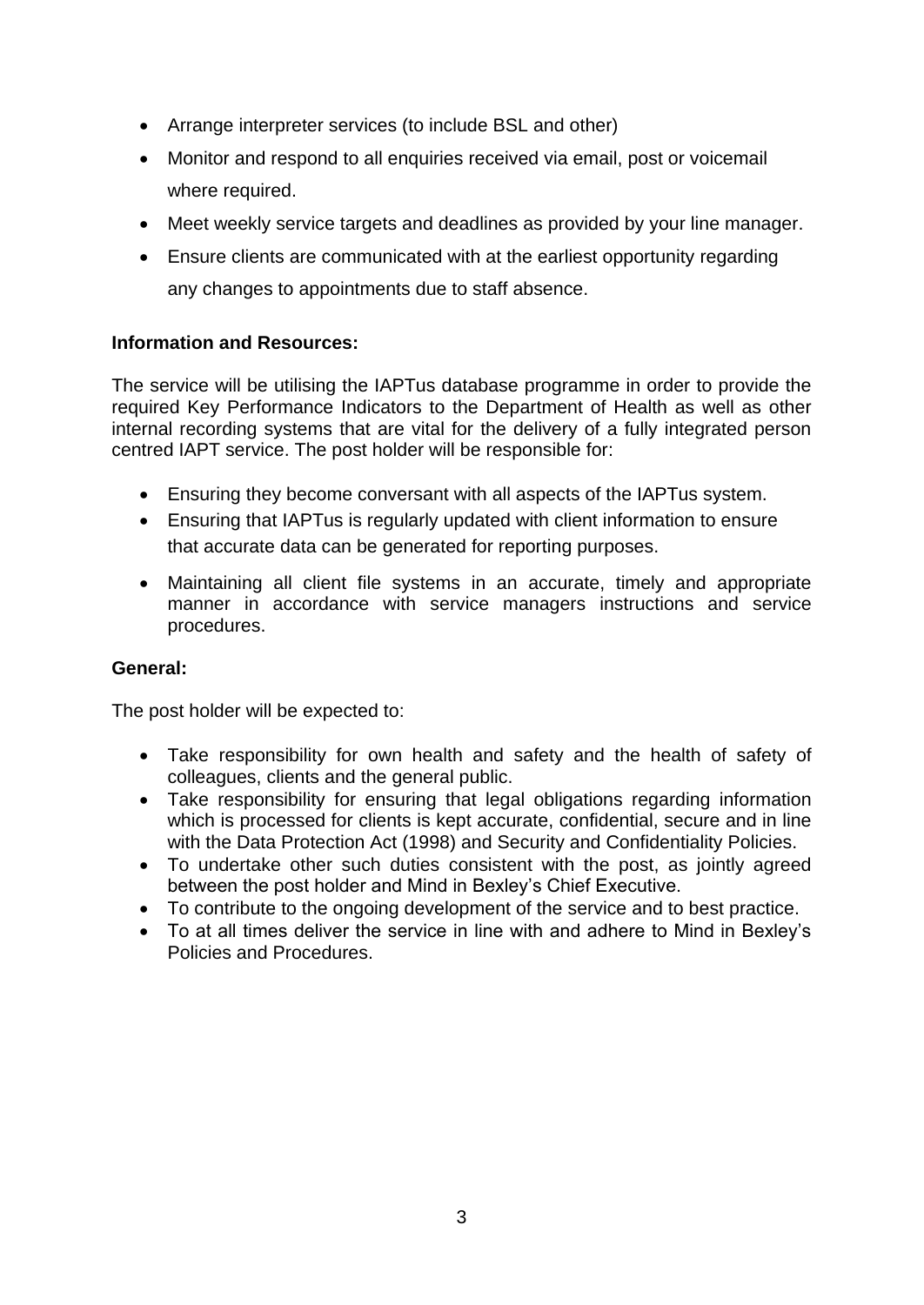## **Mind in Bexley Person Specification IAPT Administrator**

|                                 | <b>Essential</b>                                                                                                                                                                                                                                                                                                                                                                                                    | <b>Desirable</b>                                                                                                                                                                                                                                                       |
|---------------------------------|---------------------------------------------------------------------------------------------------------------------------------------------------------------------------------------------------------------------------------------------------------------------------------------------------------------------------------------------------------------------------------------------------------------------|------------------------------------------------------------------------------------------------------------------------------------------------------------------------------------------------------------------------------------------------------------------------|
| Qualification                   | Good basic education to GCSE<br>standard or equivalent (GCSE<br>grade C or equivalent in Maths and<br>English)                                                                                                                                                                                                                                                                                                      | Evidence of working with people who<br>have experienced a mental health<br>problem                                                                                                                                                                                     |
| <b>Experience</b>               | <b>Experience of working with people</b><br>who have experienced a mental<br>health problem, specifically anxiety<br>and depression.<br><b>Experience of managing own time</b><br>and undertaking administration.<br><b>Experience of producing high</b><br>standards in verbal and written<br>communication                                                                                                        | Experience of working in Primary<br><b>Care Services</b>                                                                                                                                                                                                               |
| Skills &<br><b>Competencies</b> | Computer literate with the ability to<br>use computer-based information<br>system to record all client activity.<br><b>Excellent verbal and written</b><br>communication skills, including<br>telephone skills<br>Able to communicate clearly and<br>effectively with colleagues, service<br>users, carers and relatives.<br>Ability to work as an effective team<br>member and form good working<br>relationships. | Excellent customer service skills,<br>including a professional telephone<br>manner.<br>Excellent attention to detail.<br>Drive to learn quickly, especially in<br>relation to internal IT applications.<br>Ability to work independently as well<br>as part of a team. |
| <b>Knowledge</b>                | An understanding of anxiety and<br>depression and how it may present                                                                                                                                                                                                                                                                                                                                                | Good working knowledge of                                                                                                                                                                                                                                              |